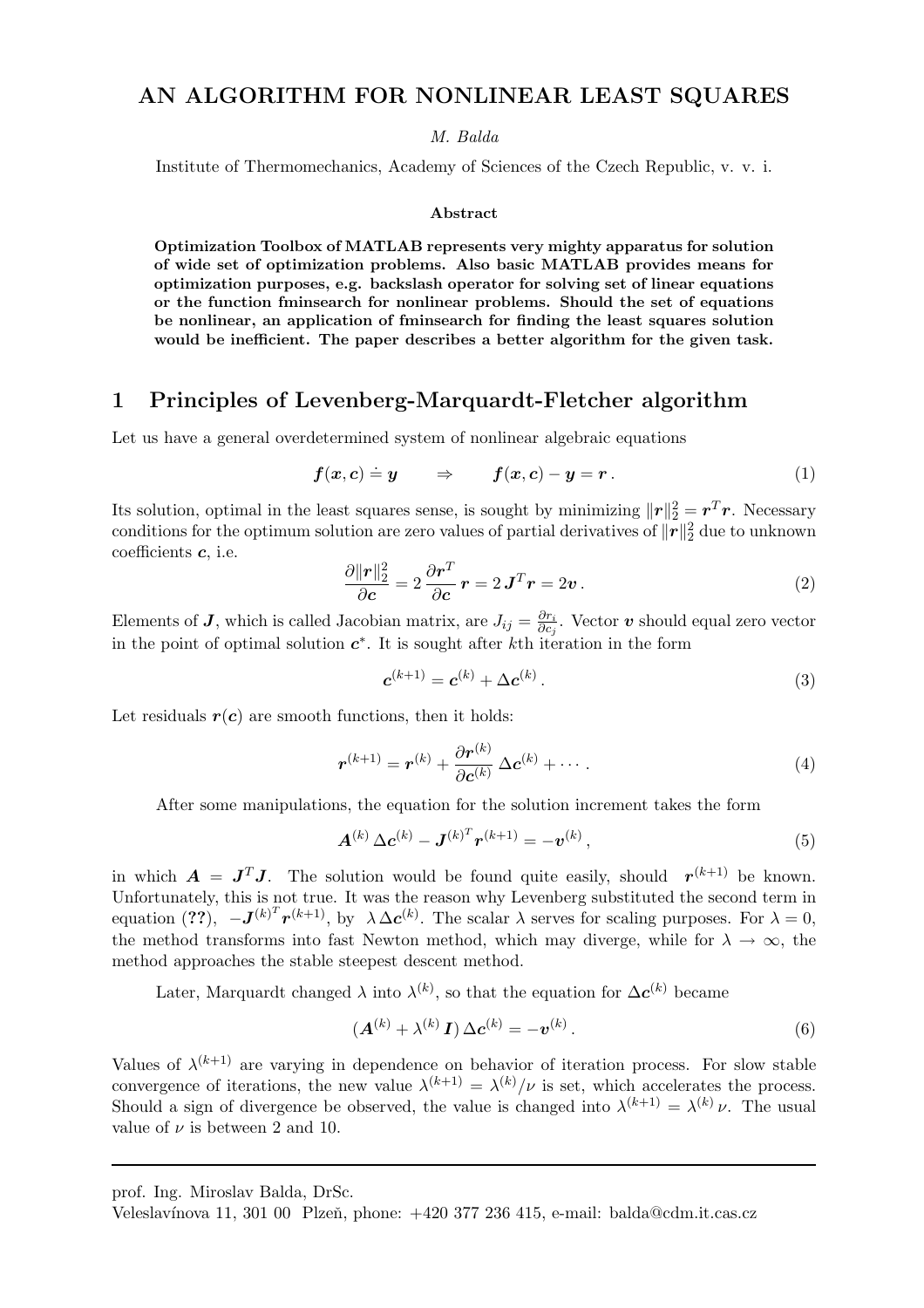Fletcher improved Marquardt strategy of  $\lambda$  adaptation significantly. He substituted the unity matrix  $I$  by a diagonal matrix  $D$  of scales in the formula (??). More to it, he introduced new quotient R which expresses how forecasted sum of squares agrees with the real one in the current iteration step. If R falls between preset limits  $(R_{\text{lo}}, R_{\text{hi}})$ , parameters of iteration do not change, otherwise changes of  $\lambda$  and  $\nu$  follow. Value of  $\lambda$  is halved if  $R > R_{\text{hi}}$ . Provided  $\lambda$ becomes lower than a critical value  $\lambda_c$ , it is cleared which causes the next iteration proceeds like in the Newton method. If  $R < R_{\text{lo}}$ , parameter  $\nu$  is set so that it holds  $2 \leq \nu \leq 10$ , and if  $\lambda$  were zero, a modification of  $\lambda_c$  and  $\lambda$  follows.

## 2 Function LMFsolve

Fletcher built his algorithm in FORTRAN and presented it in the report [?] more then 35 years ago. It was rewritten verbatim in the Central Research Institute SKODA and then used for many least square issues in dynamics, processing of experimental data, identification, etc. A code of the function has been later recasted into MATLAB with slight modifications at the end of eighties of the past century. The complete reconstruction of the function named LMFsolve appeared in the recent time (see [?]).

```
function [xf, S, cnt] = LMFsolve(varargin)
% Solve a Set of Overdetermined Nonlinear Equations in Least-Squares Sense.
%%%%%%%%%%%%%%%%%%%%%%%%%%%%%%%%%%%%%%%%%%%%%%%%%%%
% A solution is obtained by a Fletcher version of the Levenberg-Maquardt
% algoritm for minimization of a sum of squares of equation residuals.
%
% [Xf, Ssq, CNT] = LMFsolve(FUN, Xo, Options)<br>% FUN is a function handle or a functio
% FUN is a function handle or a function M-file name that evaluates<br>% m-vector of equation residuals,<br>% Xo is n-vector of initial guesses of solution,
            m-vector of equation residuals,
            is n-vector of initial guesses of solution,
% Options is an optional set of Name/Value pairs of control parameters
            of the algorithm. It may be also preset by calling:
% Options = LMFsolve('default'), or by a set of Name/Value pairs:
% Options = LMFsolve('Name',Value, ... ), or updating the Options
                         set by calling
            Options = LMFsoive(Options, 'Name', Value, ...).%
% Name Values {default} Description<br>% 'Display' integer Display iteration in<br>% {0} no display
                    integer Display iteration information
% {0} no display
  k display initial and every k-th iteration;<br>display initial and every k-th iteration;<br>Jacobian, Mandle Jacobian matrix function handle; {@finjac}
                                   Jacobian matrix function handle; {@finjac}
% 'FunTol' {1e-4} norm(FUN(x),1) stopping tolerance;
% 'XTol' {1e-7} norm(x-xold,1) stopping tolerance;
% 'XTol' {1e-7} norm(x-xold,1) stopping toler<br>% 'MaxIter' {100} Maximum number of iterations;<br>% 'ScaleD' Scale control:<br>% value D = eye(m)*value;<br>% [[]} D(k,k) = JJ(k,k) for JJ(k,k)<br>% = 1 otherwise,
                                   Scale control:
                    value D = eye(m)*value;vector D = diag(vector);
                     {[]} D(k,k) = JJ(k,k) for JJ(k,k)>0, or = 1 otherwise
% = 1 otherwise,<br> \% = 1 otherwise,<br> \% where JJ = Jwhere JJ = J.' * J% Not defined fields of the Options structure are filled by default values.
%
% Output Arguments:
% Xf final solution approximation<br>% Ssq sum of squares of residuals<br>% Cnt >0 count of iterati
               sum of squares of residuals
% Cnt \begin{array}{ccc} \text{\%} & \text{out} \\ \text{\%} & \text{on} \\ \text{\%} & \text{on} \\ \end{array} -MaxIter, did not converge in
               -MaxIter, did not converge in MaxIter iterations
% Example:
% The general Rosenbrock's function has the form
\frac{x}{x} f(x) = 100(x(1)-x(2)^2)^2 + (1-x(1))^2
% Optimum solution gives f(x)=0 for x(1)=x(2)=1. Function f(x) can be
% expressed in the form
      f(x) = f1(x)^2 = f2(x)^2.
% where f1(x) = 10(x(1)-x(2)^2) and f2(x) = 1-x(1).
% Values of the functions f1(x) and f2(x) can be used as residuals.
% LMFsolve finds the solution of this problem in 5 iterations. The more
% complicated problem sounds:
% Find the least squares solution of the Rosenbrock valey inside a circle
```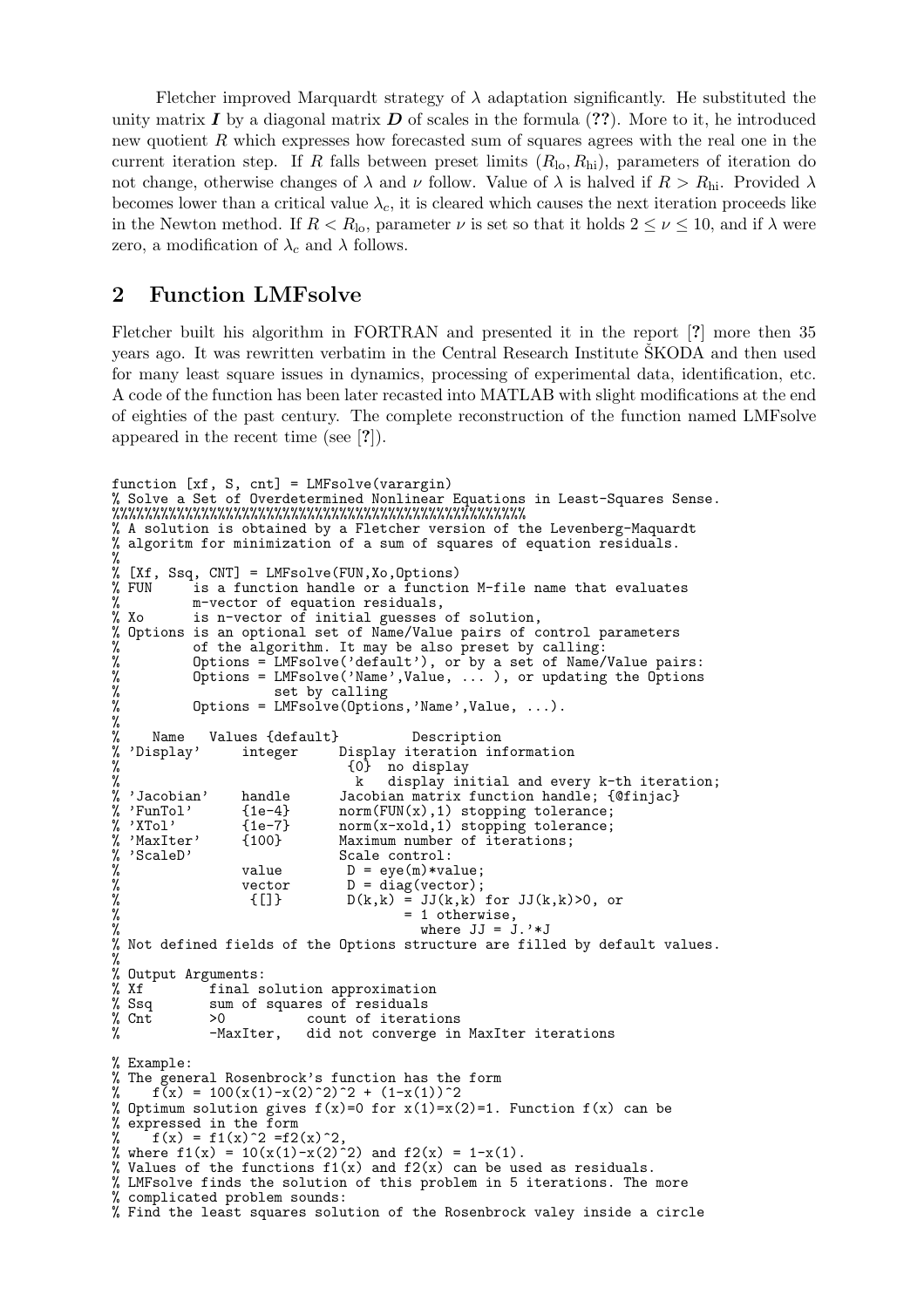```
% of the unit diameter centered at the origin. It is necessary to build
% third function, which is zero inside the circle and increasing outside it.
% This property has, say, the next function:
% f3(x) = sqrt(x(1)^2 + x(2)^2) - r, where r is a radius of the circle.
% Its implementation using anonymous functions has the form
% R = \mathfrak{G}(x) sqrt(x'*x)-.5; % A distance from the radius r=0.5
% ros= \mathfrak{C}(x) [10*(x(2)-x(1)^2); 1-x(1); (R(x)>0)*R(x)*1000];
% [x,ssq,cnt]=LMFsolve(ros,[-1.2,1],'Display',1,'MaxIter',50)
% Solution: x = [0.4556; 0.2059], |x| = 0.5000% sum of squares: ssq = 0.2966,
% number of iterations: cnt = 18.
% Note:
% Users with older MATLAB versions, which have no anonymous functions
% implemented, have to call LMFsolve with named function for residuals.
% For above example it is
%
% [x,ssq,cnt]=LMFsolve('rosen',[-1.2,1]);
%
% where the function rosen.m is of the form
%
% function r = rosen(x)%% Rosenbrock valey with a constraint
     R = sqrt(x(1)^2+x(2)^2).5;
% R = sqrt(x)<br>%% Residuals:<br>% r = [10*(x)]<br>% 1-x(x)r = [10*(x(2)-x(1)^2)] % first part<br>1-x(1) % second part
% 1-x(1) % second part<br>% (R>0)*R*1000. % penalty<br>% ];
              % (R>0)*R*1000. % penalty
           % ];
% Reference:
% Fletcher, R., (1971): A Modified Marquardt Subroutine for Nonlinear Least
% Squares. Rpt. AERE-R 6799, Harwell
% M. Balda.
% Institute of Thermomechanics,
% Academy of Sciences of The Czech Republic,
% balda AT cdm DOT cas DOT cz
% 2007-07-02
% 2007-10-08 formal changes, improved description
%%%%%%%%%%%%%%%%%%%%%%%%%%%%%%%%%%%%%%%%%%%%%%%%%%%
% OPTIONS
     %%%%%%%
% Default Options
if nargin==1 && strcmpi('default',varargin(1))
    xf.Display = 0; \% no print of iterations<br>xf.Jacobian = @finjac; \% finite difference Jacob
    xf.Jacobian = @finjac; % finite difference Jacobian approximation<br>xf.MaxIter = 100; % maximum number of iterations allowed<br>xf.ScaleD = []; % automatic scaling by D = diag(diag(J'*J)<br>xf.FunTol = 1e-7; % tolerace for final 
    xf.MaxIter = 100; \begin{array}{r} x \text{ is a linear combination of } x \text{ and } x \text{ is a linear combination of } x \text{ is a linear combination of } x \text{ is a linear combination of } x \text{ and } x \text{ is a linear combination of } x \text{ is a linear combination of } x \text{ is a linear combination of } x \text{ and } x \text{ is a linear combination of } x \text{ and } x \text{ is a linear combination of } x \text{ is a linear combination of } x \text{ and } x \text{ is a linear combination of } x \text{ and } x \text{ is a linear combination of } x \text{ and } x \text{ is a linear combination of } x \text{ and } x \text{ is a linear combination of } x \text{ and } x= []; % automatic scaling by D = diag(diag(J'*J))<br>= 1e-7; % tolerace for final function value
    xf.FunTol = 1e-7; % tolerace for final function value<br>xf.XTol = 1e-4; % tolerance on difference of x-solu
                                            tolerance on difference of x-solutions
    return
% Updating Options
elseif isstruct(varargin{1}) % Options=LMFsolve(Options,'Name','Value',...)
     if ~isfield(varargin{1},'Jacobian')
           error('Options Structure not Correct for LMFsolve.')
     end
     xf=varargin{1}; % Options
     for i=2:\tilde{2}:\text{nargin-1}<br>name=varargin{i};
                                         % option to be updated
           if ~ischar(name)
                error('Parameter Names Must be Strings.')
           end
           name=lower(name(isletter(name)));
           value=varargin{i+1}; % value of the option
           if strncmp(name, 'd', 1), xf.Display = value;elseif strncmp(name,'f',1), xf.FunTol = value(1);elseif strncmp(name,'x',1), xf.XTol = value(1);
           elseif strncmp(name, 'j', 1), xf.Jacobian = value;
           elseif strncmp(name, \overline{m}, 1), xf.MaxIter = value(1);
           elseif strncmp(name,'s',1), xf.ScaleD = value;else disp(['Unknown Parameter Name --> ' name])
           end
     end
     return
```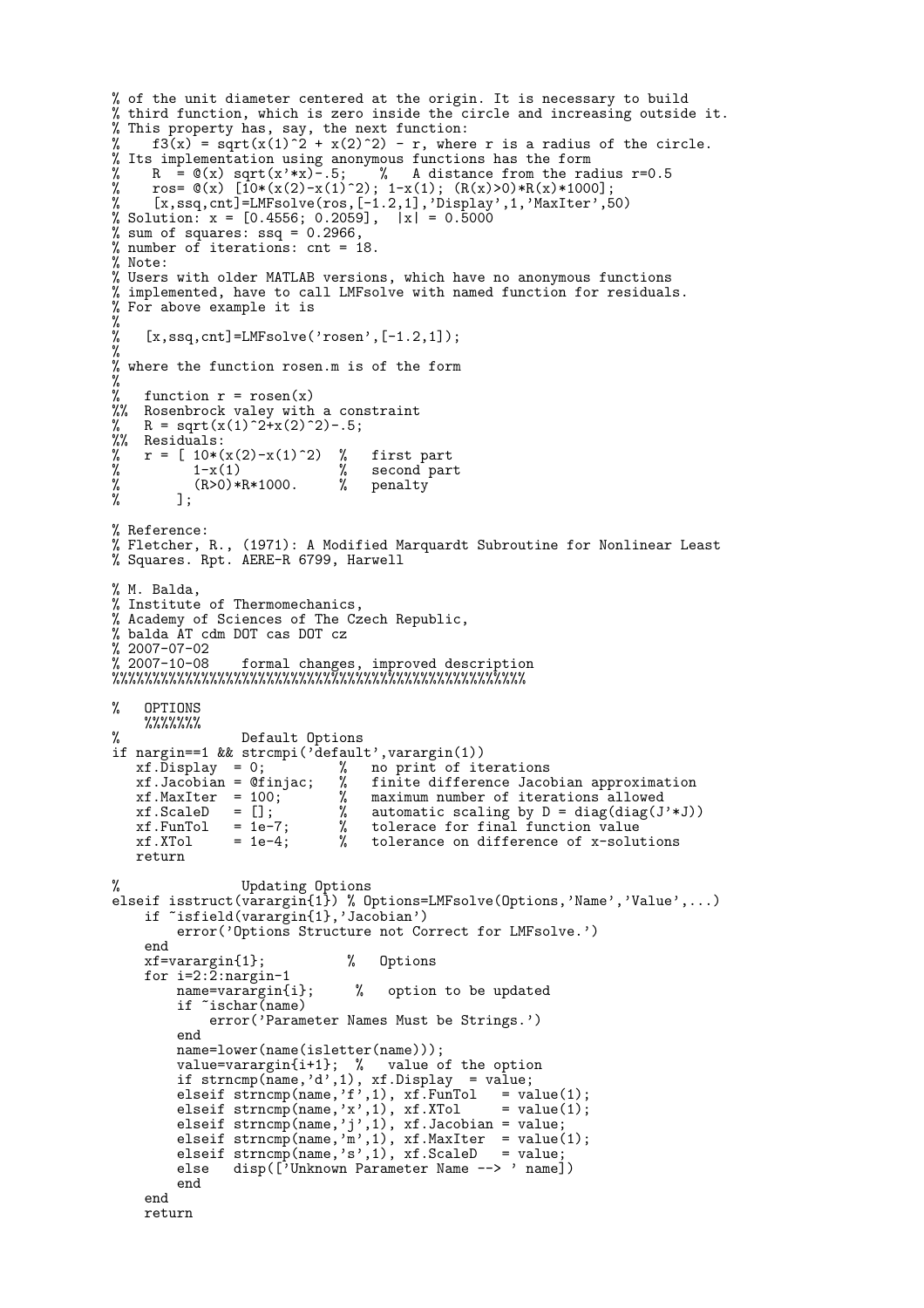```
% Pairs of Options
elseif ischar(varargin{1}) % check for Options=LMFSOLVE('Name',Value,...)
   Pnames=char('display','funtol','xtol','jacobian','maxiter','scaled');
   if strncmpi(varargin{1},Pnames,length(varargin{1}))
      xf=LMFsolve('default'); % get default values
      xf=LMFsolve(xf,varargin{:});
      return
   end
end
% LMFSOLVE(FUN,Xo,Options)
    %%%%%%%%%%%%%%%%%%%%%%%%
FUN=varargin{1}; % function handle
if ~(isvarname(FUN) || isa(FUN,'function_handle'))
   error('FUN Must be a Function Handle or M-file Name.')
end
xc=varargin{2}; % Xo
if nargin>2 % OPTIONS
    if isstruct(varargin{3})
        options=varargin{3};
    else
        if ~exist('options','var')
            options = LMFsolve('default');
        end
        for i=3:2:size(varargin,2)-1
             options=LMFsolve(options, varargin{i},varargin{i+1});
        end
    end
else
    if ~exist('options','var')
        options = LMFsolve('default');
    end
end
x=xc(:);lx=length(x);
r = f = \text{eval}(FUN, x); % Residuals at starting point
\frac{9}{6} ~~
S=r'*r;
epsx=options.XTol(:);
epsf=options.FunTol(:);
if length(epsx)<lx, epsx=epsx*ones(lx,1); end
J=options.Jacobian(FUN,r,x,epsx);
%~~~~~~~~~~~~~~~~~~~~~~~~~~~~~~~~<br>%
A=J.'*J; \% System matrix
v=J.'*r;
D = options.ScaleD;
if isempty(D)
    D = diag(diag(A)); % automatic scaling
    for i=1:lx
        if D(i,i) == 0, D(i,i) = 1; end
    end
else
    if numel(D)>1
       D=diag(sqrt(abs(D(1:lx)))); % vector of individual scaling
    else<br>
D=sqrt(abs(D))*eye(lx);% scalar of unique scaling
    end
end
Rlo=0.25; Rhi=0.75;<br>1=1; 1c=.75;
          lc=.75; is=0;
cnt=0;
ipr=options.Display;
printit(-1); <br>d=options.XTol; % Table header<br>maxit = options.MaxIter; % maximum perm
d=options.XTol; % vector for the first cycle<br>maxit = options.MaxIter; % maximum permitted number of
                                  maximum permitted number of iterations
while cnt<maxit && ... % MAIN ITERATION CYCLE any(abs(d)>=epsx) && ... %%%%%%%%%%%%%%%%%%
    any(abs(d) >=epsx) & \dots
```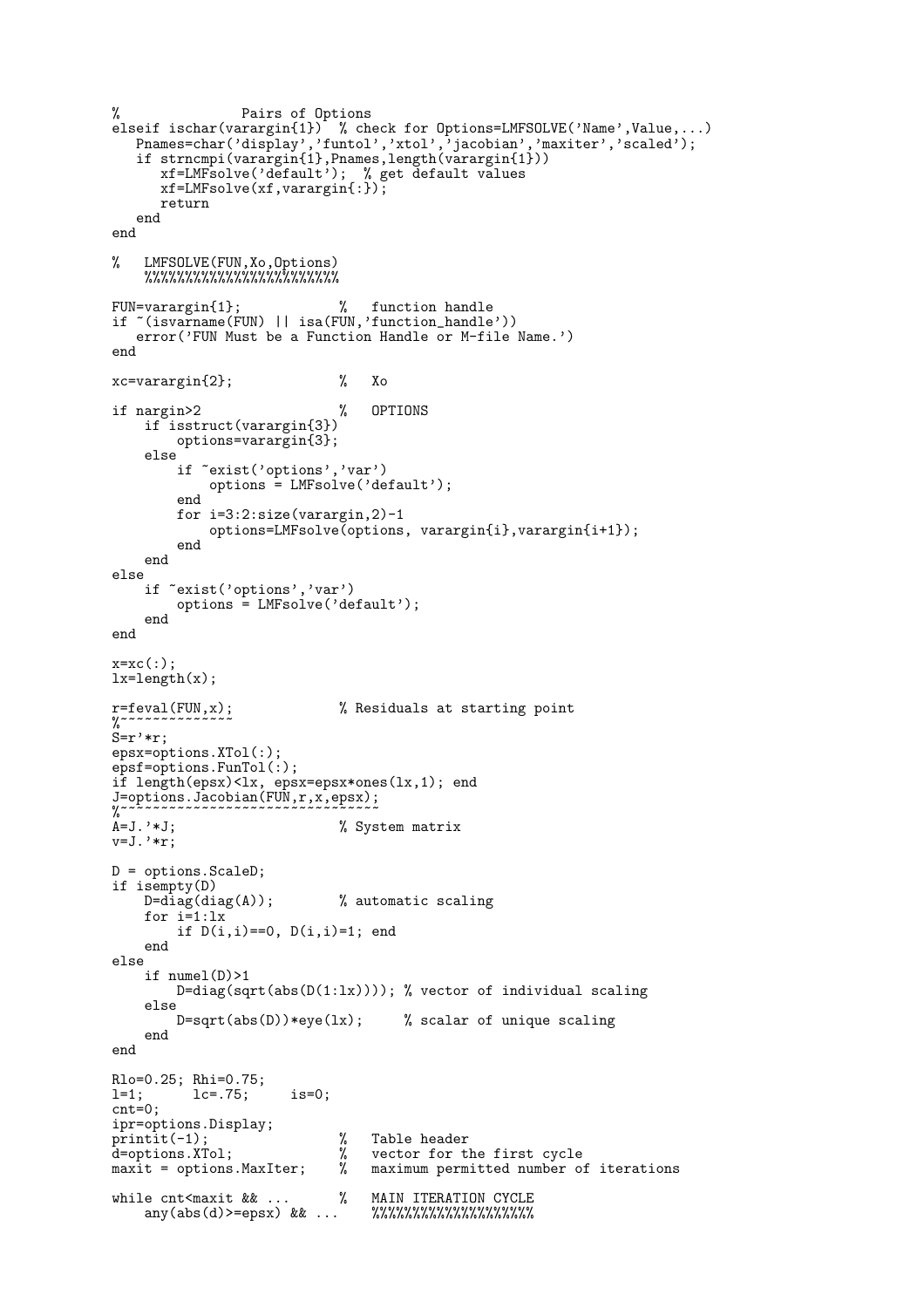```
any(abs(r)>=epsf)<br>d=(A+1*D)\v;
                               % negative solution increment
    xd=x-d;
    rd=feval(FUN,xd);
% ~~~~~~~~~~~~~~~~
    Sd=rd.'*rd;<br>dS=d.'*(2*v-A*d);% predicted reduction
    R=(S-Sd)/dS;
    if R>Rhi
         1=1/2;if 1 < i>c, 1 = 0; end
    elseif R<Rlo
        nu=(Sd-S)/(d.'*v)+2;
         if nu<2
             nu=2;
         elseif nu>10
             nu=10;
         end
         if l==0
             lc=1/max(abs(diag(inv(A))));
             l=lc;
             nu=nu/2;
         end
         l=nu*l;
    end
    cnt=cnt+1;
    if ipr>0 && (rem(cnt,ipr)==0 || cnt==1)
        printit(int, [S,1,R,x(:).')]print(0, [lc, d(:).']end
    if Sd > S & & is == 0
         is=1;
         St=S; xt=x; rt=r; Jt=J; At=A; vt=v;
    end
    if Sd<S || is>0
         S=Sd; x=xd; r=rd;
         J=options.Jacobian(FUN,r,x,epsx);
% ~~~~~~~~~~~~~~~~~~~~~~~~~~~~~~~~~
         A=J.'*J; v=J.'*r;
    else
         S=St; x=xt; r=rt; J=Jt; A=At; v=vt;
    end
    if Sd<S, is=0; end
end
xf = x;<br>
x = maxit cnt =-cnt: end x = maxit reached
if cnt==maxit, cnt=-cnt; end % maxit reached
%%%%%%%%%%%%%%%%%%%%%%%%%%%%%%%%%%%%%%%%%%%%%%%%%%%%%%%%%%%%%%%%%%%%%%%
% PRINTIT Printing of intermediate results<br>% %%%%%%%
    % %%%%%%%
function printit(cnt,mx)
% ~~~~~~~~~~~~~~~
% cnt = -1 print out the header<br>% 0 print out second row<br>% > 0 print out first row
             0 print out second row of results
            >0 print out first row of results
if ipr>0
                               % table header
      disp('')
       disp(char('*'*ones(1,100)))
       disp([' cnt SUM(r^2) l R' blanks(21) 'x(i) ...'])
      disp(\begin{bmatrix} 1 & \text{cut} & \text{SUM}(r^2) & 1 & \text{R'} \text{ blanks}(21) & 'x(i) & \ldots' \end{bmatrix})<br>disp([blanks(24) 'lc' blanks(32) 'dx(i) ...'])
      disp(char('*'*ones(1,100)))
   disp('')<br>else
                               % iteration output
      if cnt>0 || rem(cnt,ipr)==0
           f='%12.4e ';
           form=[f f f f '\n' blanks(49)];
           if cnt>0
               fprintf(['%4.0f ' f f f ' x = '], [cnt,mx(1:3)])
               fprintf(form,mx(4:length(mx)))
           else
               fprintf([blanks(18) f blanks(13) 'dx = '], mx(1))
               fprintf(form,mx(2:length(mx)))
           end
```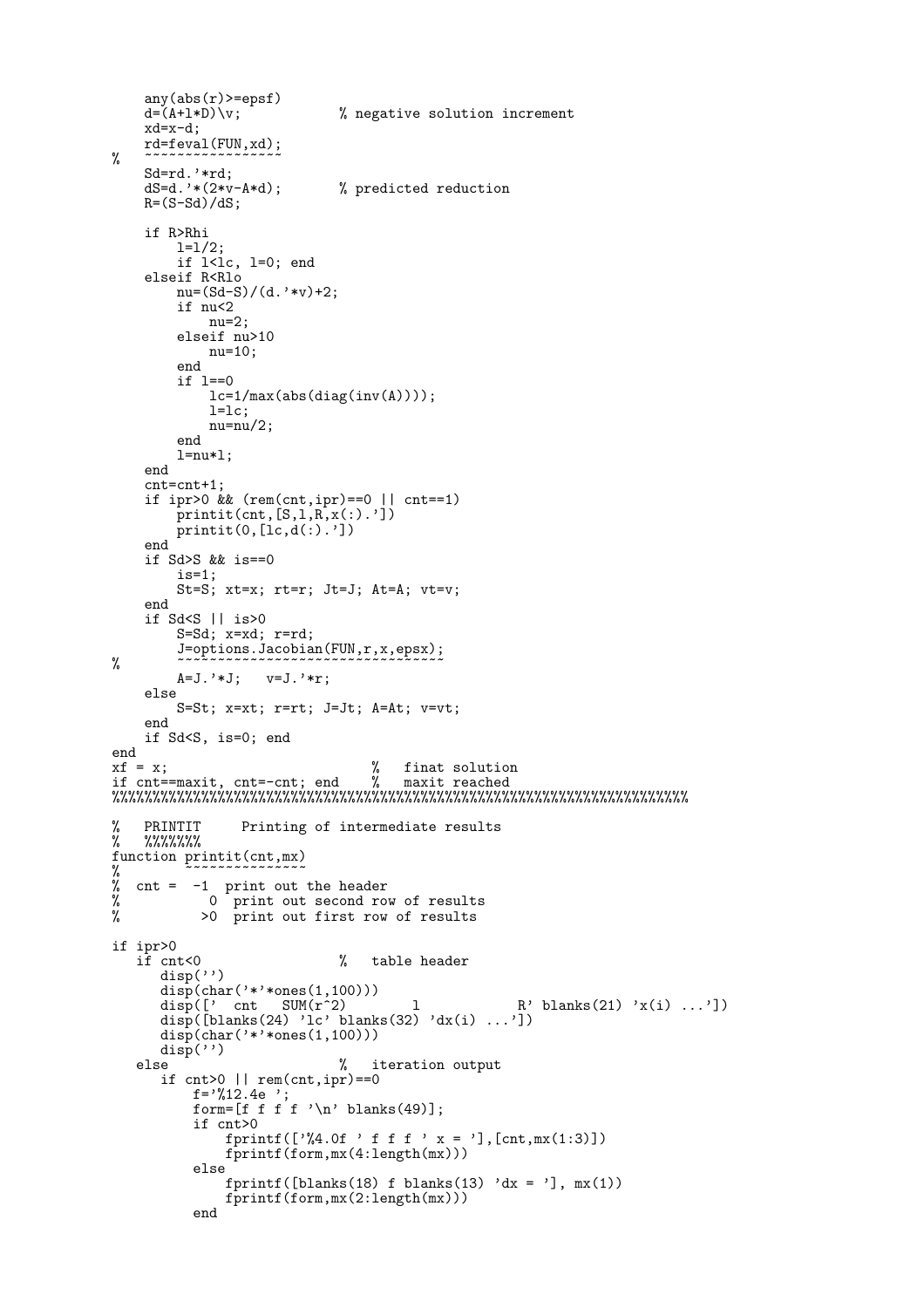```
fprintf('\n')
      end
   end
end
end
% FINJAC numerical approximation to Jacobi matrix<br>% %%%%%%
    % %%%%%%
function J = \text{finjac}(\text{FUN}, r, x, \text{epsx})%~~~~~~~~~~~~~~~~~~~~~~~~~~~~~~~~~~~
lx = length(x);J = zeros(length(r),lx);for k=1:lx
    dx=.25*epsx(k);
    xd=x;
    xd(k)=xd(k)+dx;rd=feval(FUN,xd);
% ~~~~~~~~~~~~~~~~
    J(:,k)=((rd-r)/dx);end
end
end
```
The main part of the function pursues three tasks. At first, it initiates optional parameters to default or user defined values. At second, initial conditions for the iteration process are determined as sum of squares of residuals corresponding to an initial guess of solution, and Jacobian matrix at that point. The last is an iteration loop executing the Levenberg-Marquardt algorithm in Fletcher's modification.

There are two subfunctions included in  $LMF solve.m$ , i.e. *Printit* and *finjac*. The subfunction *Printit* displays intermediate results in each *iprth* iteration. A non-negative value of  $ipr$ is set by a user as one of options. The output contains values of an iteration order  $k$ , sum of squares of residuals,  $\lambda$  and  $\lambda_c$ , quotient R, solution  $c^{(k)}$  in selected iterations, and increments  $\Delta c^{(k)}.$ 

A user has a possibility to control performance of the function by means of parameters, values of which may be set either as default or by calling LMFsolve. Default values of the parameters are set automatically if LMFsolve is called in the simplest form

 $[x,ssq,cnt] = LMFsolve(FUN,x0)$ 

The names and default values of the parameters are as follows:

| 'Display'  |         | do not display any intermediate results              |
|------------|---------|------------------------------------------------------|
| 'Jacobian' | Cfinjac | use subfunction <i>finjac</i> for evaluation of $J$  |
| 'MaxIter'  | 100     | maximum permitted number of iterations               |
| 'Xtol'     | $1e-4$  | tolerance for increments in each unknown             |
| 'Ftol'     | $1e-7$  | tolerance for sum of squares                         |
| 'ScaleD'   | $\perp$ | user's control of diagonal matrix of scales $\bm{D}$ |

## 3 Examples

The classical example for testing optimization algorithms is the Rosenbrock's function sometimes called "banana valley":

$$
f(\mathbf{x}) = 100(x_2 - x_1^2)^2 + (1 - x_1)^2 \tag{7}
$$

It is obvious that the function  $f(x)$  is a sum of squares of two terms,  $10(x_2 - x_1^2)$  and  $1 - x_1$ . In consequence of it, any function for minimization of a sum of squares can be used for getting a solution. The function LMFsolve has been tested on three cases of the Rosenbrock's function, the standard one under eqn (??), the same constrained by a circle of a unit diameter at the the standard one under eqn ( $\Omega$ ), the same constrained by a circle of a unit diameter at the origin, and the similar case with the radius equal  $\sqrt{1.5}$ . The later problem is also solved in the Optimization Toolbox for demonstrating quadratic programming.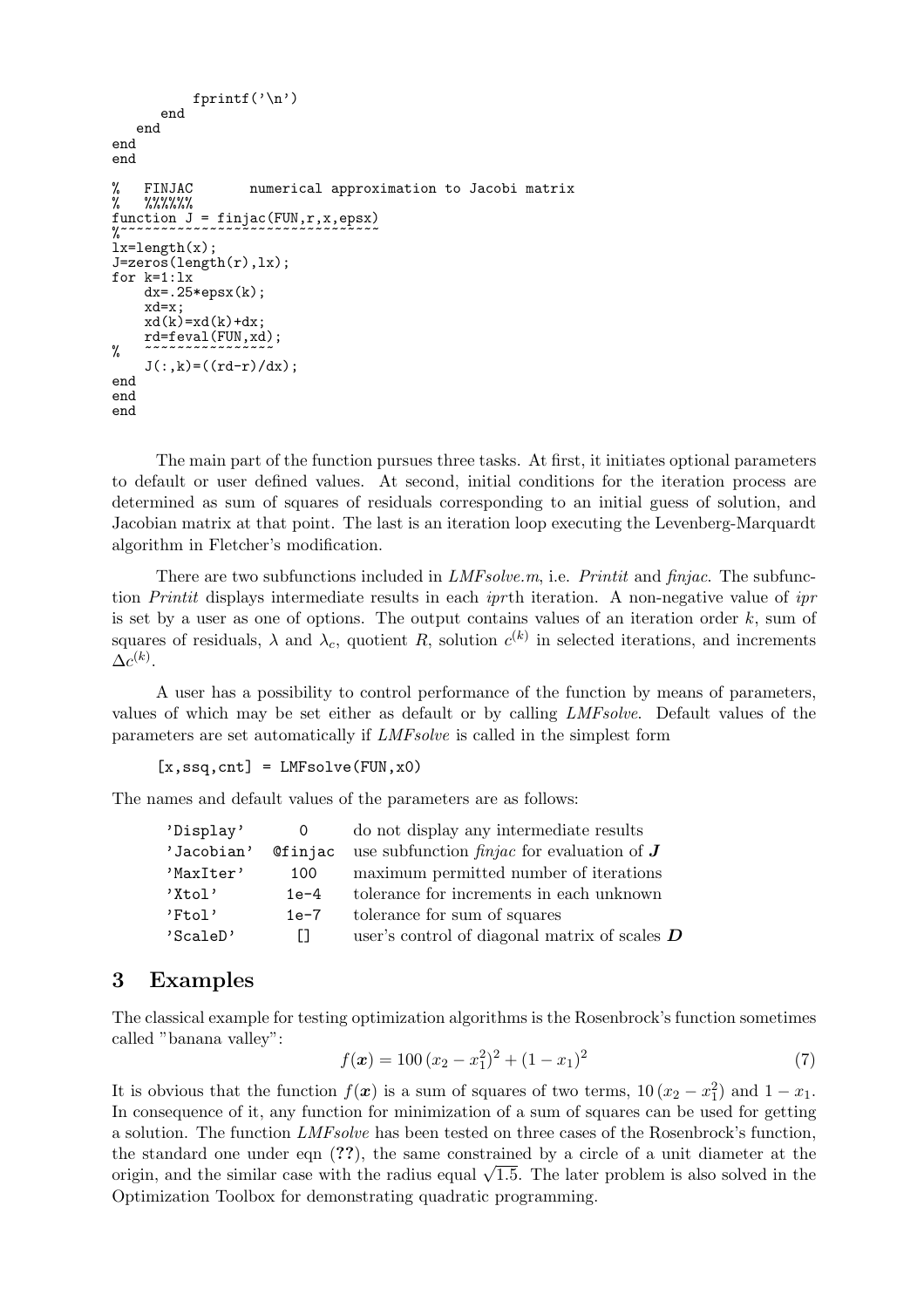1. Rosenbrock's function.

The original function is transformed into the least squares problem with residuals

$$
f_1(x) = 10(x_2 - x_1^2) \tag{8}
$$

$$
f_2(\boldsymbol{x}) = 1 - x_1 \tag{9}
$$

The solution is  $\mathbf{x} = [1; 1]$ .

2. Rosenbrock's function with circular constraint of radius  $r = 0.5$ For solutions of constraint problems, a user should define the unfeasible domain in the form of an additional residuum. In this case, the residuum has the general form

$$
f_3(x) = w_2 \sqrt{x_1^2 + x_2^2} - r = d_1 \text{ or } (10)
$$

$$
f_3(x) = w_3(x_1^2 + x_2^2 - r^2) = d_2
$$
 outside the circular domain (11)

$$
f_3(x) = 0 \t\t \t inside \t\t (12)
$$

The residuum  $d_2$  has been chosen in the form corresponding the Optimization Toolbox. The solution is  $x = [0.4557; 0.2059]$ . √

3. Rosenbrock's function with circular constraint of radius  $r =$ 1.5 Formulae for  $f_3(x)$  remain the same as in Case 2.

The solution is  $x = [0.9073; 0.8228]$ .

Parameters and numbers of iterations of testing runs are gathered in the table ??. Symbols  $\infty$ denote that the iteration process has not converge.

| ScaleD         |                          |            |                       |          |          |               |
|----------------|--------------------------|------------|-----------------------|----------|----------|---------------|
|                |                          |            |                       |          |          | diag(diag(A)) |
| Case           | radius $r$               | weight $w$ | $f_3(\boldsymbol{x})$ |          |          |               |
|                | $\overline{\phantom{0}}$ |            |                       |          | 10       |               |
| $\overline{2}$ | 0.5                      | 100        | $d_1$                 | 13       | $\infty$ | 80            |
| $\overline{2}$ | 0.5                      | 100        | $d_2$                 | $\infty$ | $\infty$ | 13            |
| 3              | $^{\prime}1.5$           | 10         | $a_1$                 | 10       | $\infty$ | 27            |
| 3              |                          | 10         | $d_2$                 | $\infty$ | 25       | 57            |

Table 1: A survey of 5 testing examples

The trace of the iteration process starting in the common point  $[-1.2; 1]$  is shown for the case 2 with the penalty  $d_1$  and ScaleD=0 in the figure ??. The inner part of the circle is the feasible area.

# 4 Conclusions

The presented function LMFsolve is a transcription of the Fletcher's FORTRAN version of Levenberg-Marquardt algorithm for approximate solution of an overdetermined system of nonlinear algebraic equations in the least squares sense in MATLAB. The algorithm has been a bit simplified, what brings problems in extreme situations. They have been documented in solution of constrained Rosenbrock's function, where instabilities occur rather often.

Two kinds of penalties as additional equations have been used. In both cases, these functions have zero values inside a circle, a feasible domain, and are raising with a distance from its border. While the penalty  $d_1$  is growing linearly,  $d_2$  raised quadratically. the method is rather sensitive on the values of the function weight  $w$ .